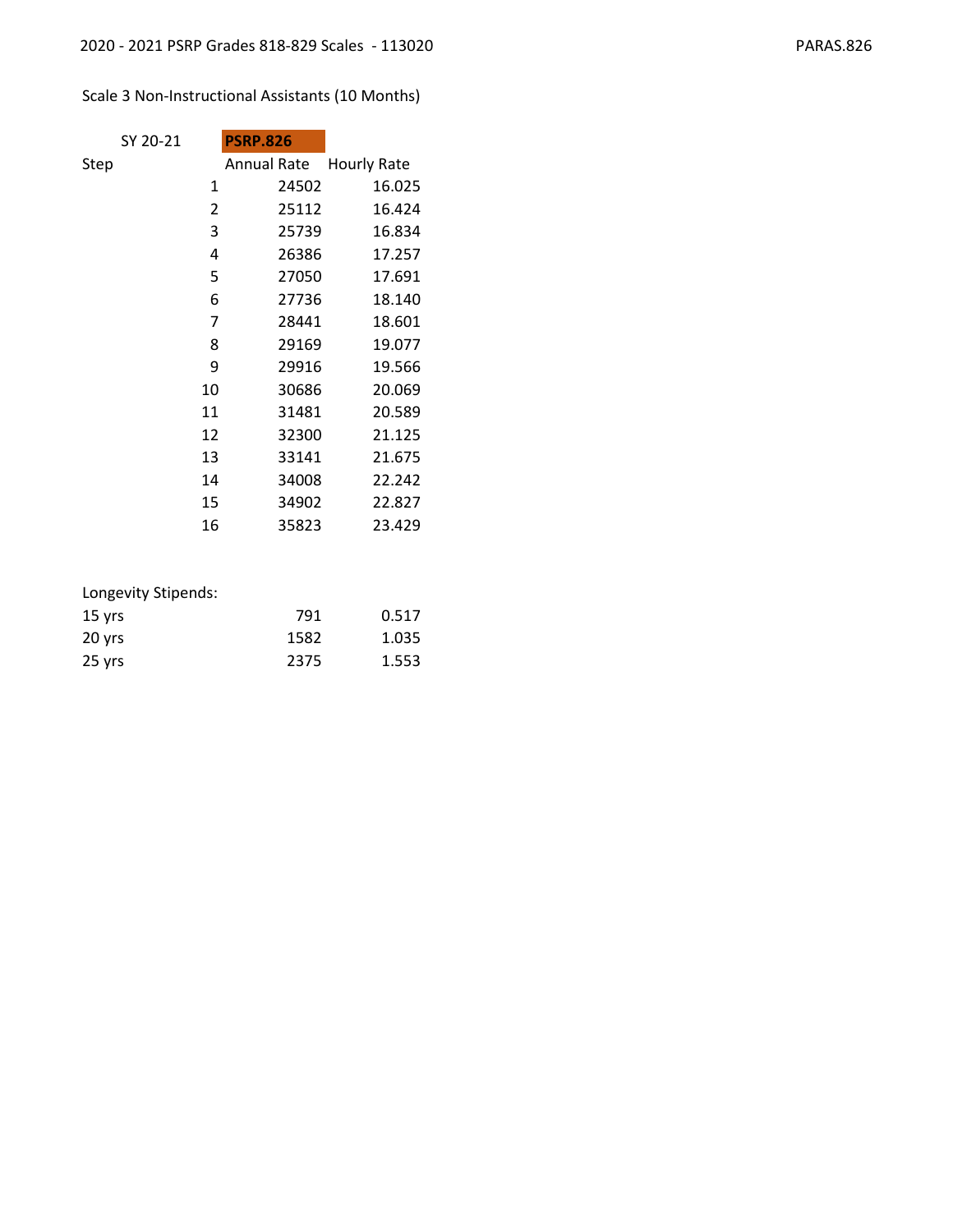# Scale 2 Non-Instructional Assistants (12 Months)

|      | SY 20-21 | <b>PSRP.818</b> |                    |
|------|----------|-----------------|--------------------|
| Step |          | Annual Rate     | <b>Hourly Rate</b> |
|      | 1        | 27727           | 14.547             |
|      | 2        | 28470           | 14.937             |
|      | 3        | 29251           | 15.347             |
|      | 4        | 30052           | 15.767             |
|      | 5        | 30871           | 16.197             |
|      | 6        | 31710           | 16.637             |
|      | 7        | 32568           | 17.087             |
|      | 8        | 33464           | 17.557             |
|      | 9        | 34398           | 18.047             |
|      | 10       | 35351           | 18.547             |
|      | 11       | 36336           | 19.064             |
|      | 12       | 37365           | 19.604             |
|      | 13       | 38434           | 20.165             |
|      | 14       | 39525           | 20.737             |
|      | 15       | 40632           | 21.318             |
|      | 16       | 41799           | 21.93              |

| $15$ yrs | 910  | 0.477 |
|----------|------|-------|
| $20$ yrs | 1818 | 0.954 |
| 25 yrs   | 2726 | 1.430 |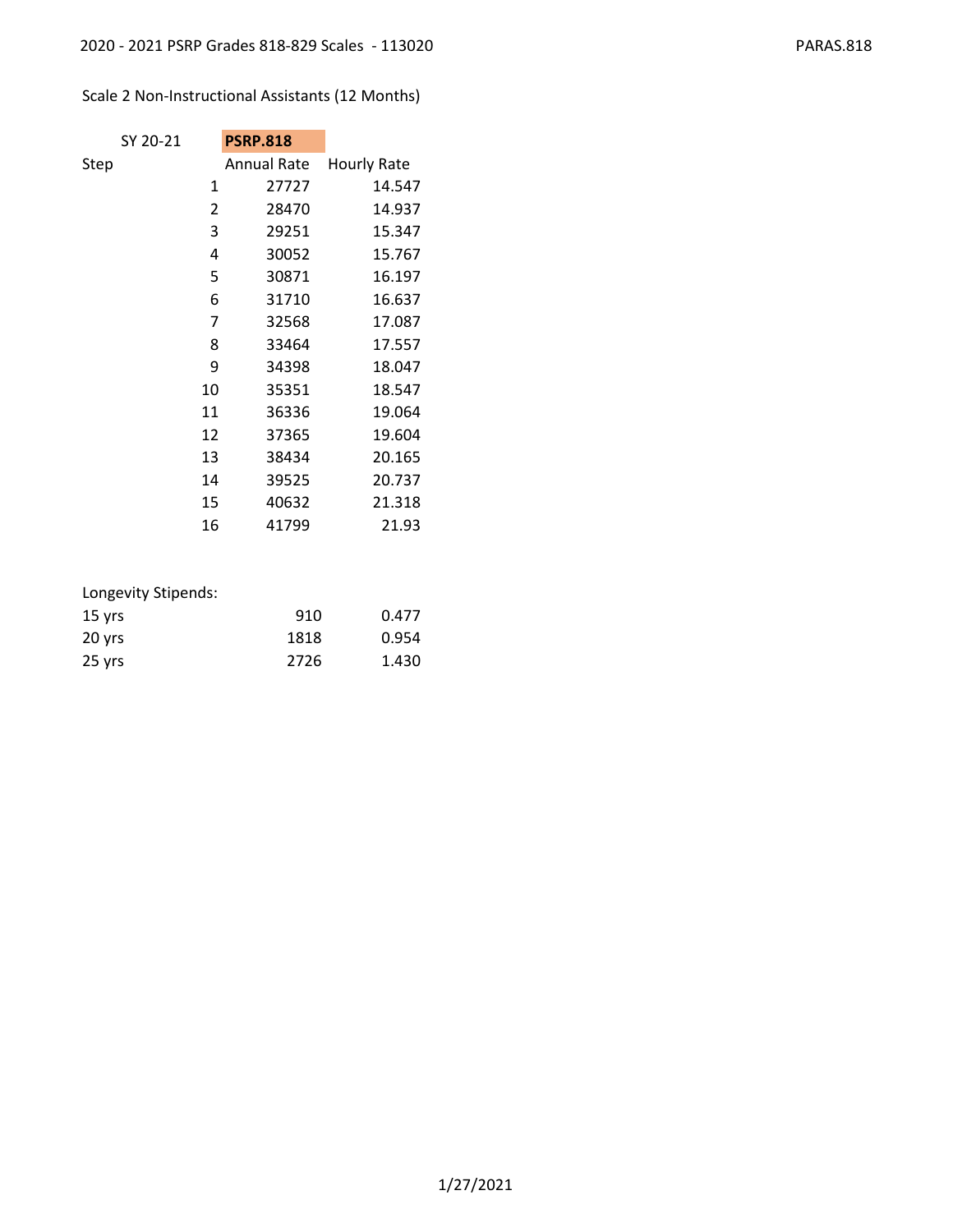## Scale 7 Non-Instructional Assistants (5 Hours)

| SY 20-21 |    | <b>PSRP.822</b>    |                    |
|----------|----|--------------------|--------------------|
| Step     |    | <b>Annual Rate</b> | <b>Hourly Rate</b> |
|          | 1  | 17555              | 16.255             |
|          | 2  | 17986              | 16.654             |
|          | 3  | 18431              | 17.066             |
|          | 4  | 18890              | 17.491             |
|          | 5  | 19362              | 17.928             |
|          | 6  | 19849              | 18.379             |
|          | 7  | 20352              | 18.844             |
|          | 8  | 20869              | 19.323             |
|          | 9  | 21398              | 19.813             |
|          | 10 | 21947              | 20.321             |
|          | 11 | 22508              | 20.841             |
|          | 12 | 23091              | 21.381             |
|          | 13 | 23691              | 21.936             |
|          | 14 | 24306              | 22.506             |
|          | 15 | 24943              | 23.095             |
|          | 16 | 25596              | 23.700             |

| 15 yrs | 546  | 0.506 |
|--------|------|-------|
| 20 yrs | 1095 | 1.014 |
| 25 yrs | 1642 | 1.521 |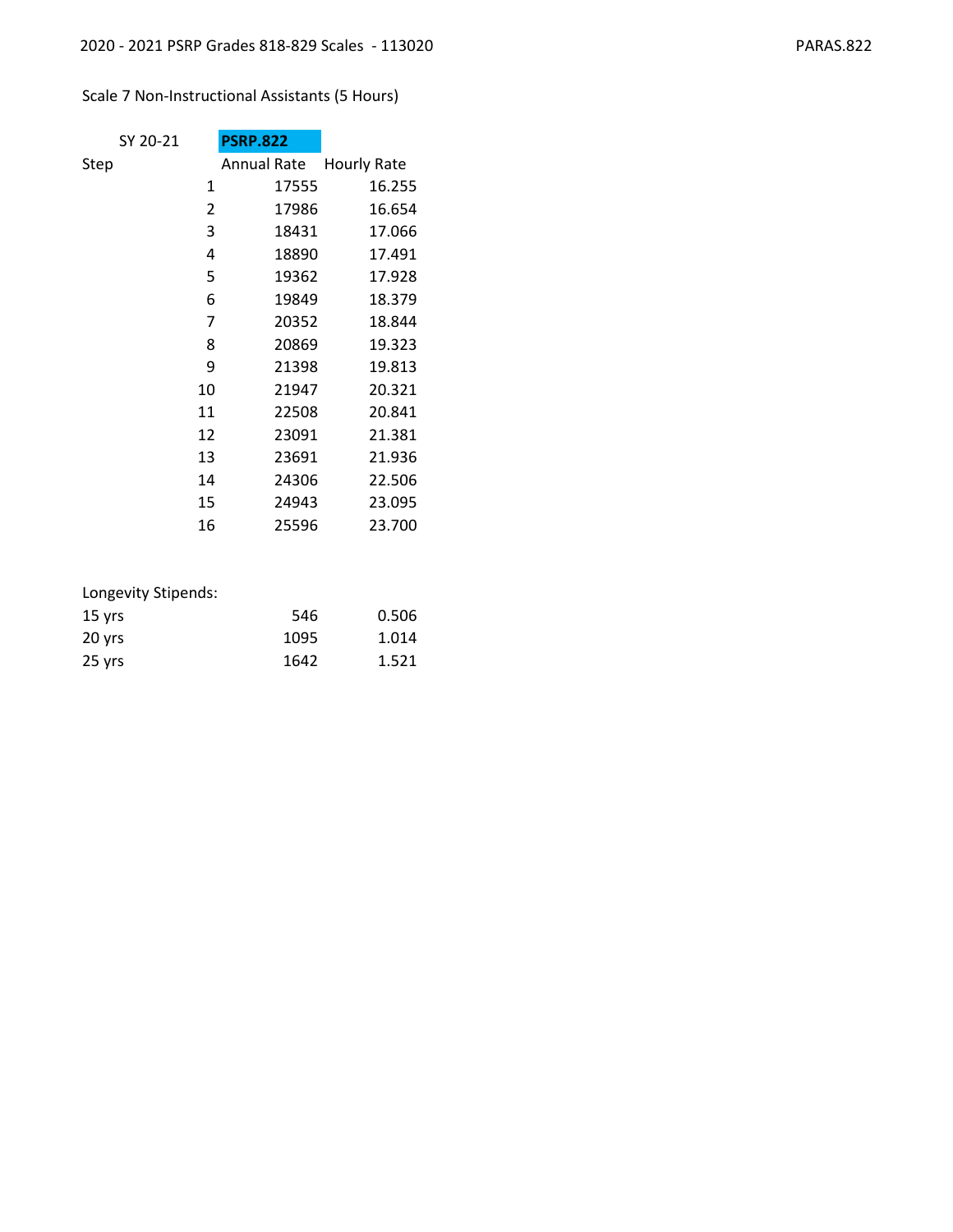## Scale 6 Non-Instructional Assistants (4 Hours)

| SY 20-21 | <b>PSRP.823</b>    |                    |
|----------|--------------------|--------------------|
| Step     | <b>Annual Rate</b> | <b>Hourly Rate</b> |
| 1        | 14597              | 16.895             |
| 2        | 14945              | 17.298             |
| 3        | 15302              | 17.711             |
| 4        | 15670              | 18.137             |
| 5        | 16051              | 18.577             |
| 6        | 16441              | 19.029             |
| 7        | 16844              | 19.495             |
| 8        | 17258              | 19.975             |
| 9        | 17684              | 20.468             |
| 10       | 18125              | 20.978             |
| 11       | 18576              | 21.500             |
| 12       | 19043              | 22.041             |
| 13       | 19523              | 22.596             |
| 14       | 20019              | 23.170             |
| 15       | 20530              | 23.761             |
| 16       | 21054              | 24.368             |

| $15$ yrs | 439  | 0.508 |
|----------|------|-------|
| 20 yrs   | 877  | 1.015 |
| 25 yrs   | 1316 | 1.523 |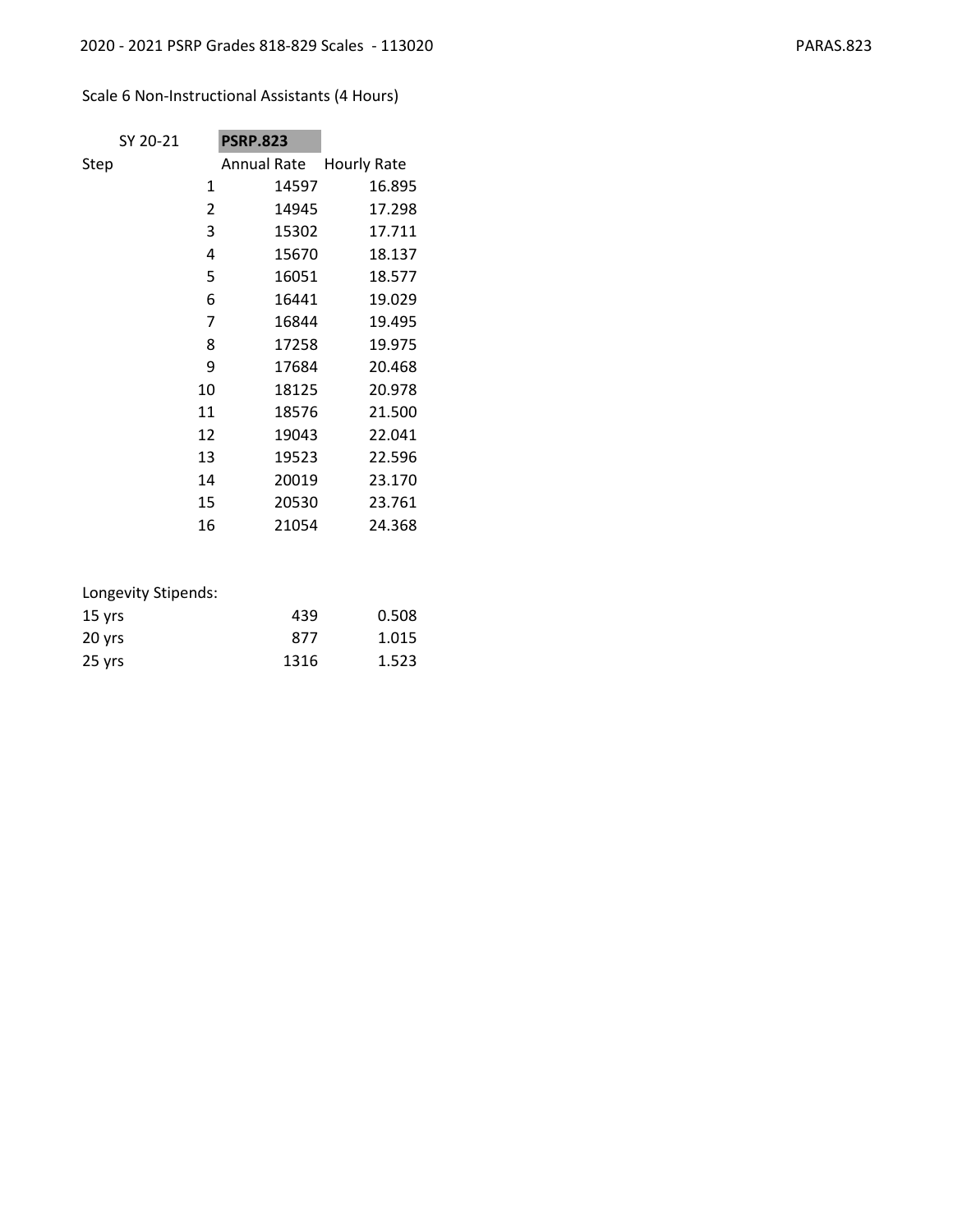# Scale 1 Non-Instructional Assistants (10 Months)

| SY 20-21 | <b>PSRP.824</b> |                    |
|----------|-----------------|--------------------|
| Step     | Annual Rate     | <b>Hourly Rate</b> |
| 1        | 23901           | 15.632             |
| 2        | 24516           | 16.034             |
| 3        | 25152           | 16.450             |
| 4        | 25803           | 16.876             |
| 5        | 26476           | 17.316             |
| 6        | 27169           | 17.769             |
| 7        | 27883           | 18.236             |
| 8        | 28618           | 18.717             |
| 9        | 29377           | 19.213             |
| 10       | 30155           | 19.722             |
| 11       | 30959           | 20.248             |
| 12       | 31788           | 20.790             |
| 13       | 32640           | 21.347             |
| 14       | 33519           | 21.922             |
| 15       | 34422           | 22.513             |
| 16       | 35355           | 23.123             |
|          |                 |                    |

| Longevity Stipends: |  |
|---------------------|--|
|---------------------|--|

| $15$ yrs | 778  | 0.509 |
|----------|------|-------|
| 20 yrs   | 1558 | 1.019 |
| 25 yrs   | 2335 | 1.527 |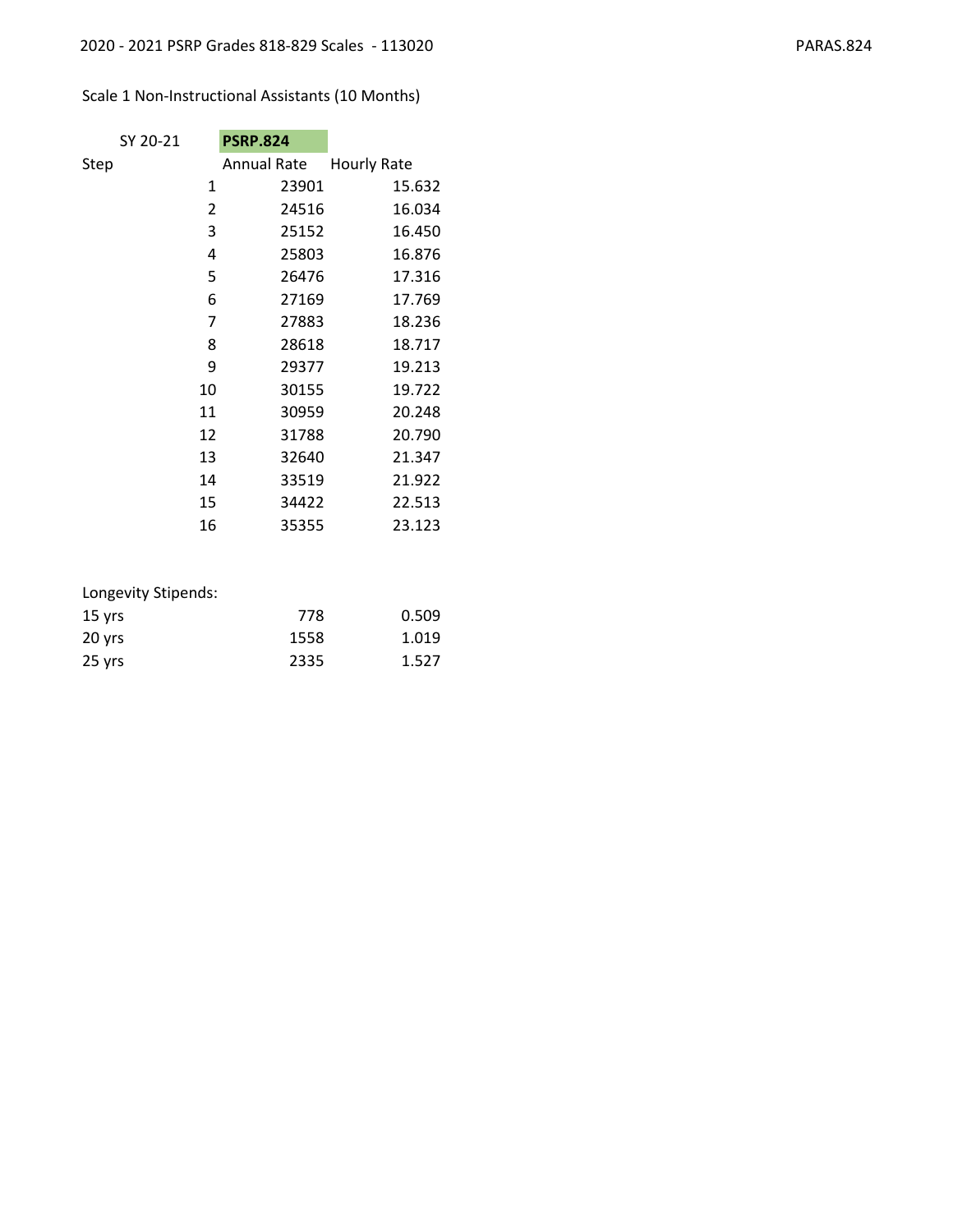# Scale 4 Special Education Assistants (10 Months)

| SY 20-21 | <b>PSRP.827</b>    |             |
|----------|--------------------|-------------|
| Step     | <b>Annual Rate</b> | Hourly Rate |
| 1        | 24832              | 16.241      |
| 2        | 25441              | 16.639      |
| 3        | 26068              | 17.049      |
| 4        | 26712              | 17.470      |
| 5        | 27377              | 17.905      |
| 6        | 28062              | 18.353      |
| 7        | 28768              | 18.815      |
| 8        | 29494              | 19.290      |
| 9        | 30242              | 19.779      |
| 10       | 31014              | 20.284      |
| 11       | 31806              | 20.802      |
| 12       | 32626              | 21.338      |
| 13       | 33468              | 21.889      |
| 14       | 34337              | 22.457      |
| 15       | 35230              | 23.041      |
| 16       | 36149              | 23.642      |

| Longevity Stipends: |      |       |
|---------------------|------|-------|
| $15$ yrs            | 799  | 0.523 |
| 20 yrs              | 1598 | 1.045 |
| 25 yrs              | 2397 | 1.568 |